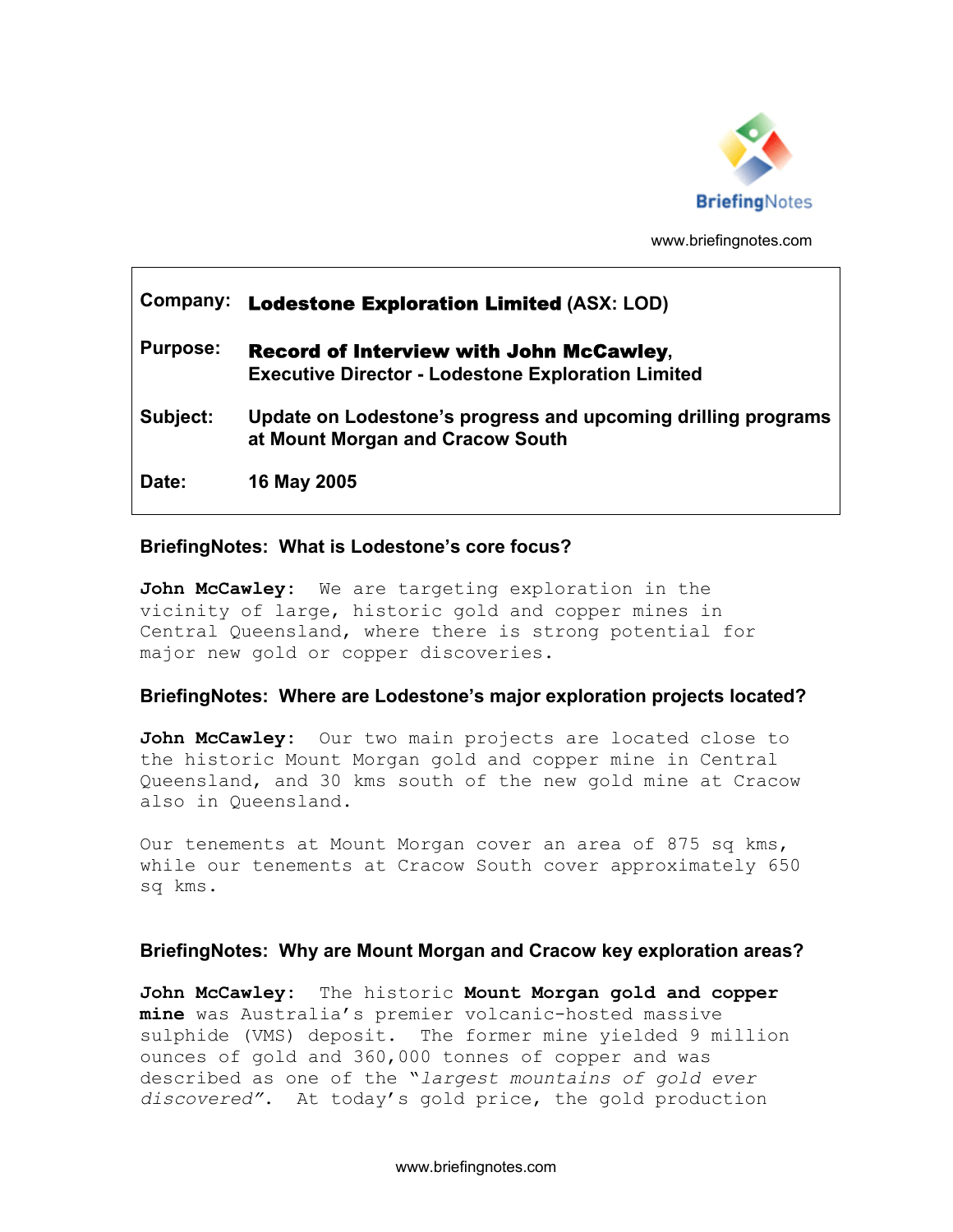alone from the Mount Morgan mine would be worth more than US\$4 billion.

In other countries, significant satellite deposits have often been discovered around similar VMS-style ore bodies.

Historical gold production within the entire **Cracow Goldfield** amounts to 850,000 oz between 1932 and 1993.

At the new Cracow Gold Mine, production commenced in 24 November 2004 with the first gold pour by joint venture partners Newcrest Mining Limited (70%) and Sedimentary Holdings Limited (30%).

The current development plan for the Cracow Gold Mine envisages an initial production of at least 680,000 ounces of gold over a seven year life for the joint venture. Grades are expected to be between  $11-14q/t$  Au, while metallurgical recoveries are estimated at 90%-94%.

#### **BriefingNotes: Why is Lodestone excited about its Mount Morgan project?**

**John McCawley:** Lodestone's optioned Jasper-Mount Victoria prospect is centred approximately 3 kms west of the former Mount Morgan mine site and has three particularly compelling features:

- 1. The magnetic signature of these two features **resembles the magnetic signature of the Mount Morgan mine** (refer Fig. 1 attached) and its associated 'car park' mineralisation.
- 2. The two magnetic features at Mount Morgan are located astride a **north-east fault structure that trends through the former Mount Morgan deposit** and the associated 'car park' mineralisation.
- 3. The larger and western-most feature at Mount Victoria is the **likely source of the historic alluvial gold at Mount Victoria** and "Golden Gully"; which drains the area of the this larger magnetic feature. The source of the significant alluvial gold at Mount Victoria has been of great interest over the past 100 years, but has eluded previous explorers for over a century.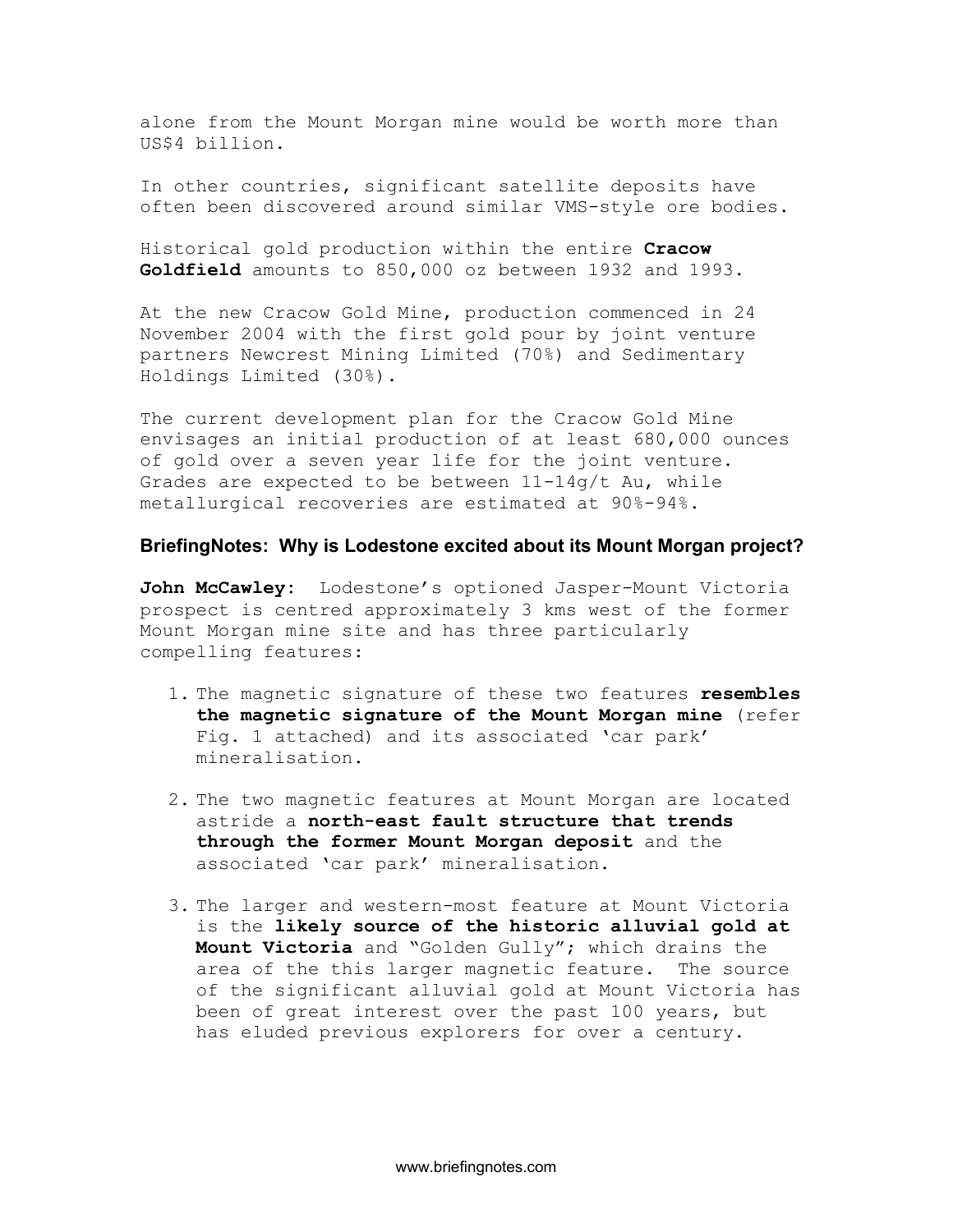## **BriefingNotes: What are the main features attracting Lodestone to Cracow South?**

**John McCawley:** Lodestone's exploration at Cracow South is targeting epithermal gold mineralization like that at the Cracow mine, within Lodestone's own tenements (refer Figure 2 attached).

Recent interpretation of a detailed aerial magnetic survey completed in late 2004, has revealed that the Cracow South project has *"an alteration and structural setting more favourable for the occurrences of large gold or copper deposits than that in the area of the Cracow gold mineralization…"*.

Five Cracow-style targets have been recommended for drilling in mid 2005.

## **When do you expect to commence drilling at Mount Victoria and Cracow South?**

**John McCawley:** At Jasper-Mount Victoria, at least six holes are planned to commence in May/June 2005.

At Cracow South, a program of up to 44 holes is planned, expected to commence soon after the Mount Victoria program in mid-2005.

#### **Disclosure & Disclaimer:**

**Disclosure:** Neither BriefingNotes.com, its owners or any of its related parties have received payment or inducement for the preparation or release of this interview record. Interests associated with BriefingNotes.com and/or its owners are shareholders and/or Directors of Lodestone Exploration Limited.

**Disclaimer**: The information contained in these BriefingNotes has been provided and verified by Lodestone Exploration Limited prior to its release and represents a summary of an interview with the company. BriefingNotes.com, its authors and related parties involved have taken reasonable care in publishing the information contained in these BriefingNotes. However, the information contained in these BriefingNotes are provided as a summary and does not purport to be complete. Furthermore, the information contained in these BriefingNotes is not intended to be used as the basis for making any investment decision and the reader is solely responsible for any use he or she decides to make of this information. You are strongly advised to seek independent professional financial advice before making any investment decisions related to companies or information discussed in BriefingNotes.

Neither BriefingNotes.com, its owners, its authors or its related parties are responsible for any consequences of the use that any party may make of the information contained in any BriefingNotes, including (but not limited to) any loss or damage that any reader or third party might suffer as a result of that use.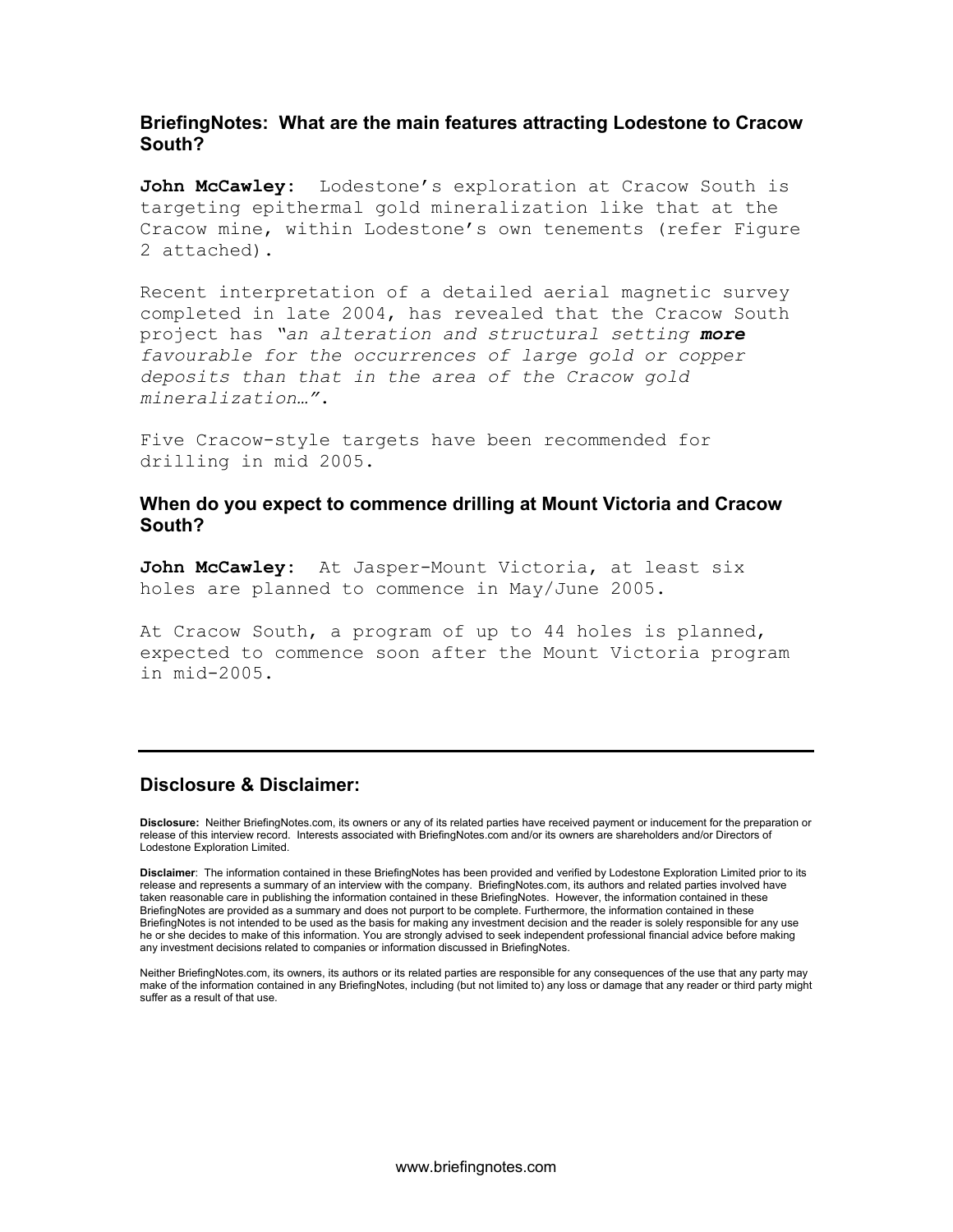## **ILLUSTRATIONS & ADDITIONAL INFORMATION**



## Figure 1: Jasper / Mt Victoria / Mt Morgan Magnetics